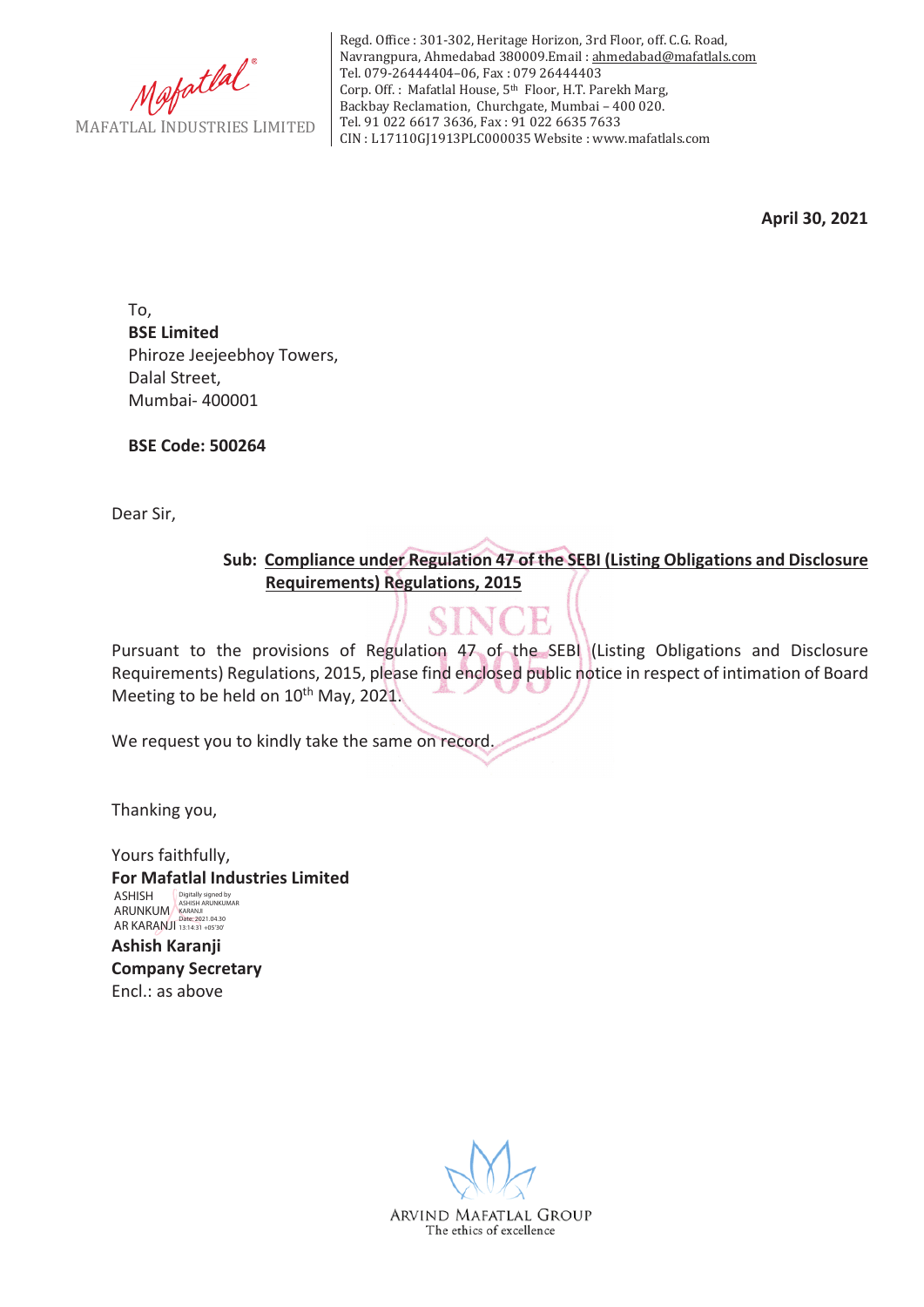

## **MAFATLAL INDUSTRIES LIMITED**  CIN: L 17110GJ1913PLC000035 Regd. Office: 301-302, Heritage Horizon, 3"Floor, Off: C.G. Road. Navrangpura, Ahmedabad-380 009. Tele. No. 079-26444404-06 Fax No. 079-26444403 E-mail : ahmedabad@mafallals.com Web Site : www.mafallals.com **NOTICE**  NOTICE IS HEREBY GIVEN pursuant to Regulation 29 and Regulation 47 of the SEBI (Listing Obligations and Disclosure Requirements) Regulations, 2015 a Meeting of the Board of Directors of the Company will be held on Monday, 10• day of May, 2021, at Mumbai, Inter alia, to consider and approve the Audited Financial Results of the Company for the Year ended on 31" March, 2021 and to consider not to recommend any Dividend/ passing over of Dividend on the Equity Shares of the Company for the Financial Year 2020-21 . Further, We have to inform you that pursuant to SEBI (Prohibition of Insider Trading) Regulations, 2015 as amended read with the Company's Code of Conduct to Regulate, Monitor and Report Trading by Insiders, tha Trading Window in respect of dealings in the Equity Shares of the Company, remained closed, for all the Directors, Designated (specified) Employees of the Company and ''the connected persons" with the Company, **from 31" March, 2021 to 12"' May, 2021 (both days Inclusive).** The trading window In respect of dealing In the shares of the Company shall reopen from **<sup>13</sup>" May, 2021.**  This Information is also available on Company's website www.mefatlals.com, as also on the website of the Bombay Stock Exchange Limited www.bseindia.com

Place : Ahmedabad '\?\ O *))!* Ashlsh A. Karanji Dated:  $29°$  April, 2021 Tho eihics of ex

For Mafatlal Industries Limited,